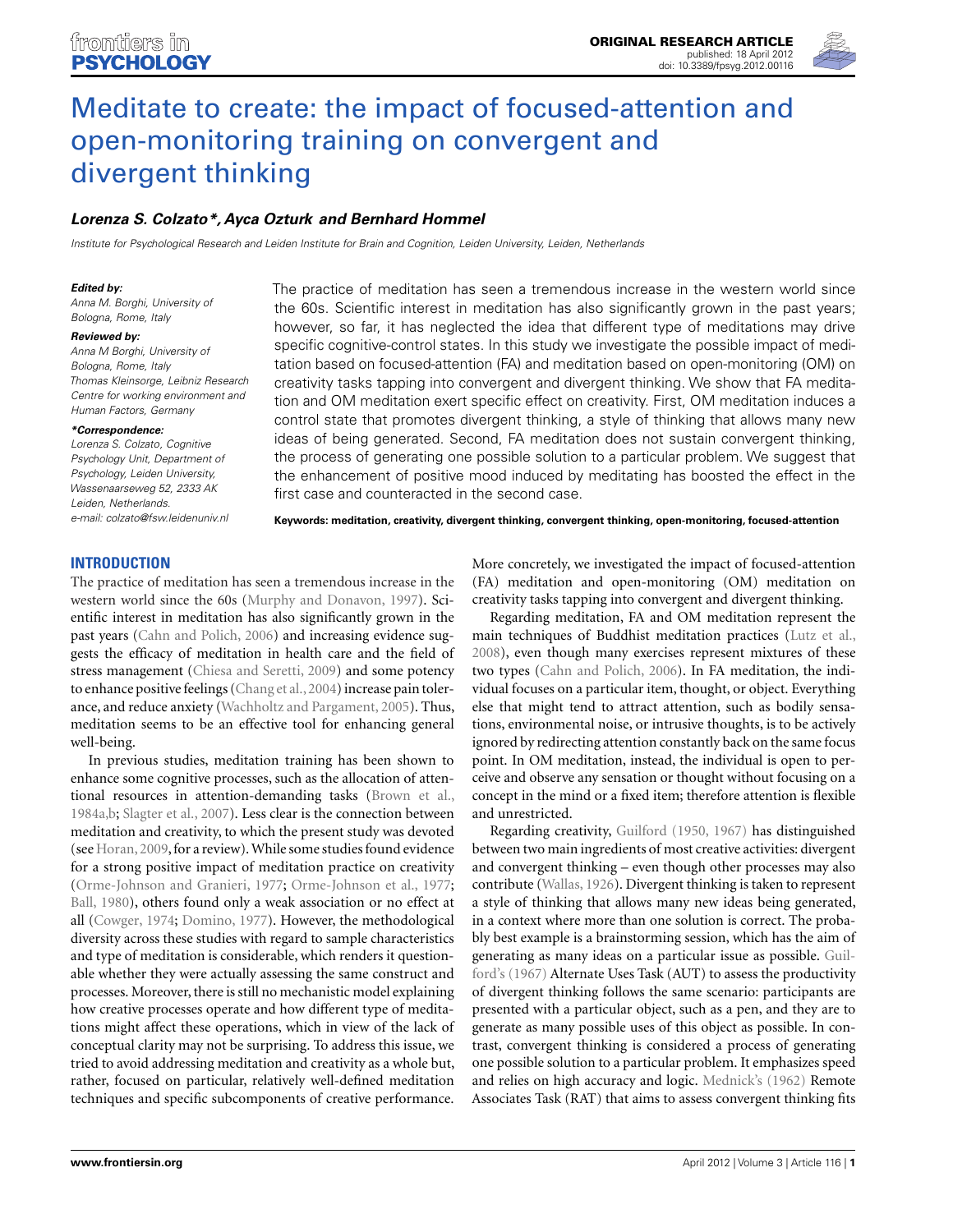with this profile: participants are presented with three unrelated words, such as "time," "hair," and "stretch," and are to identify the common associate ("long"). Interestingly for our purposes, performance on the AUT and the RAT were found to be uncorrelated [\(Akbari Chermahini and Hommel, 2010](#page-4-0)) and differently affected by the same experimental manipulations (Hommel et al., submitted), which supports [Guilford's](#page-4-0) [\(1967](#page-4-0)) suggestion that convergent and divergent thinking represent different components of human [creativity.](#page-4-0)

Hommel [\(2012](#page-4-0)) and Hommel et al. (submitted) have argued that convergent and divergent thinking call for different cognitivecontrol states. Based on general considerations regarding the processes underlying human decision-making (for a review, see [Bogacz](#page-4-0), [2007\)](#page-4-0) and on the possible impact of practice on these processes [\(Colzato et al.](#page-4-0), [2008](#page-4-0)), Hommel and colleagues suggested that two parameters may play a central role in generating creative acts. For one, people may exert strong or weak top-down control (in the sense of [Duncan, 2001\)](#page-4-0) on the process that is searching for the solution(s) of a given creative problem, such as an item in a creativity task. Strong top-down control focuses the search on very few or just one item that satisfies a number of well-defined criteria, whereas weak top-down control broadens the search space to activate many items that satisfy loosely defined criteria. For another, people may be able to implement a strong or weak degree of mutual inhibition between alternative representations, which again increases or decreases the competition for selection. From this perspective, divergent thinking (as assessed by the AUT) would be likely to require or benefit from a control state that provides a minimum of top-down control and local competition, so that the individual can easily and quickly "jump" from one thought to another in an only weakly guided fashion [\(Hommel, 2012](#page-4-0); Hommel et al., submitted). In contrast, convergent thinking (as assessed by the RAT) would be likely to benefit from a strong top-down bias, which would heavily constrain and direct the search process, and from strong local competition (as only one solution can be  $correct)^{1}$  $correct)^{1}$ .

Colzato et al. [\(2008\)](#page-4-0) have argued that practicing tasks and skills might establish chronic biases of cognitive-control toward states or state parameters that these tasks and skills require. In their own study, this argument was applied to bilinguals, who were assumed to acquire a bias toward relatively strong top-down control and local competition, so to stay within one language and not occasionally switching to another. Colzato et al. predicted that this bias might generalize to other, non-lingual tasks that benefit or suffer from the hypothesized cognitive-control bias. This prediction was confirmed by the observation that bilinguals perform more poorly

than monolinguals in a task that requires distributed-attention. Using the same theoretical framework, [Colzato et al.](#page-4-0) [\(2010a](#page-4-0)) showed that practicing Calvinists, who can be assumed to have acquired a bias toward focused top-down control [\(Colzato et al.,](#page-4-0) [2008\)](#page-4-0), perform worse than well-matched atheists in a distributedattention task. Applying this theoretical framework to the practice of meditation, one would expect that particular types of meditation practice (OM vs. FA) establish particular biases toward particular cognitive-control states. Given its goal and characteristics, OM meditation would seem to call for rather weak and "allowing" top-down guidance [\(Lutz et al.](#page-4-0), [2008\)](#page-4-0), which allows jumping from one thought to another. In contrast, FA meditation would seem to call for a strong degree of top-down control, which steers and efficiently constrains the search for the right thought or concept. If so, engaging in OM meditation should facilitate subsequent performance in tasks that require weak, "distributed" control (as presumably required by the AUT task) while engaging in FA meditation should be beneficial for subsequent performance in tasks requiring a more focused control style (as presumably required by the RAT task).

We investigated this hypothesis by having participants practicing OM- and FA-type meditation, in addition to a third visualization exercise that was considered as a baseline, and then performing a divergent thinking and a convergent thinking task. We expected that OM meditation practice would improve divergent thinking but not convergent thinking, while FA meditation practice should have the opposite effect.A complication that can be expected to work against this prediction is that any kind of practice remotely related to meditation or relaxation techniques are likely to improve mood [\(Chang et al., 2004\)](#page-4-0), which again has been found to facilitate divergent thinking but not convergent thinking [\(Akbari Chermahini and Hommel](#page-4-0), [in press](#page-4-0)). This suggests that the benefits of OM meditation on divergent thinking might be easier to demonstrate than the benefits of FA meditation on convergent thinking. To check whether mood is affected by the two meditation techniques, and whether it is affected the same way, we also assessed perceived mood.

## **MATERIALS AND METHODS PARTICIPANTS**

Nineteen healthy adults (13 females and 6 males) practitioners of both FA and OM meditation, (the average length of meditation practice in both FA and OM was about 2.2 years), aged 30–56, served as participants and volunteered to the study without a financial reward, except a Leiden University coffee mug as gift. Informed consent was obtained from all participants after the nature of the study were explained to them. The protocol was approved by the local ethical committee (Leiden University, Faculty of Social and Behavioral Sciences).

# **MEDITATION SESSIONS**

#### *Focused-attention meditation*

Similarly to Samatha, which aim is to focus on a particular object, the participants use the natural breath as an anchor to focus attention at a particular point, i.e., parts of the body: "During the inhalation bring the attention to that particular area and exhale from there." The aim of instructing to focus the attention to the body part was to constantly revive the awareness and effort of the

<sup>&</sup>lt;sup>1</sup>One might object that some degree of memory search (and "jumping") is involved in both the AUT and the RAT because, in the RAT people need to frequently check candidate items against the three constraining concepts. Indeed, both tasks comprise of convergent components (as the search must be goal-directed) and divergent components (as even in the RAT people are likely to consider multiple answers), and it would be misleading to consider them as pure measures of convergent and divergent thinking, respectively [\(Hommel](#page-4-0), [2012](#page-4-0)). Nevertheless, it is fair to say that the convergent component is more important in the RAT than in the AUT while for the divergent component the opposite holds. It is these relative differences that our hypotheses are based on, but we do not exclude that the two tasks are also sharing a couple of aspects. Importantly, this latter possibility works against (rather than for) our hypotheses and makes the empirical test rather conservative.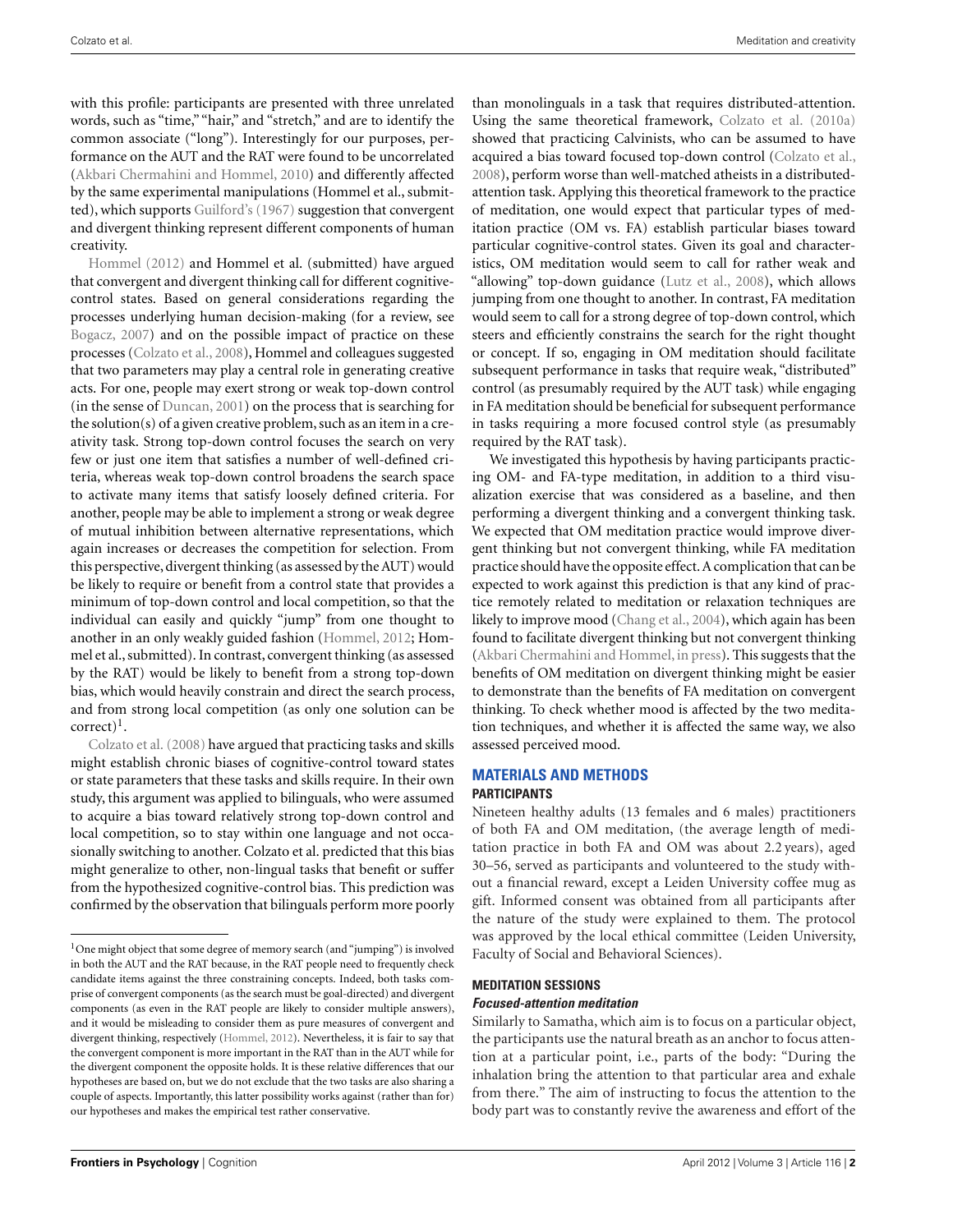participant to sustain the intensity of the focus (and therefore the intended top-down control) throughout the whole session.

#### *Open-monitoring meditation*

As OM meditation we used an adapted version of the Transformational Breath® (TB) developed by Dr. Judith Kravitz in 1980 [\(Kravitz](#page-4-0), [2002;](#page-4-0) [de Jager, 2007](#page-4-0)). Breath was used as a vehicle to "set the mind free" and allow any thoughts, sensations, and emotions that arise. "Opening" or "being open" is a key concept that is encountered in the practice of TB [\(Kravitz, 1996, 2002;](#page-4-0) [de Jager,](#page-4-0) [2007\)](#page-4-0). The first goal is to open the breath, then open the mind to any occurring thought, sensation, or emotion and consequently expand the consciousness to a (spiritual) connection where one reaches clarity. During a session, as a thought occurs, most often accompanied by an emotion and/or a sensation in the body, the practitioner observes and acknowledges the experience without any judgment. A TB coach invites the practitioner to be open and instructs the meditator to observe rather than judge thoughts and emotions, leading to more readily accept all feelings and forms of emotions arising from moment to moment [\(Kravitz, 2002](#page-4-0)).

During a TB session, after guiding the practitioner into achieving and maintaining the full, connected breathing pattern, the coach uses certain verbal guidance, and affirmations. Affirmations are self-liberating statements of fundamental truths [\(Kravitz,](#page-4-0) [2002;](#page-4-0) [de Jager](#page-4-0), [2007](#page-4-0)). The practitioner is repeatedly instructed by the coach simply to notice and accept what comes up while continuing to breathe without pausing [\(Kravitz](#page-4-0), [2002](#page-4-0)). Examples of affirmations used in this study are: "I am open"; "I let go"; "I open and expand my consciousness"; and "I accept myself as I am."

#### *Baseline session (BA)*

As baseline session we used a guided visualization exercise in which participants were asked to visualize certain household activities such as cooking and giving a dinner party. In order to prevent the attention to be fixed at one particular point or concept during this session, attention was being switched between (a) visualizing the activity, and (b) contemplating about the activity (e.g., with instructions such as "Think of who you would like to invite").

#### **PROCEDURE AND DESIGN**

The participant and the coach laid on two separate mats (at a distance of about 1 m) on the floor; half sitting with the back against a back-jack. Eyes were closed in all three conditions. The same instructor, certified in Samatha, Mindfulness, and TB training, provided the instruction for all three sessions. Participants served in three 45-min sessions separated by 10 days. In one session they performed under the supervision of a certified meditation coach the FA meditation (35 min) and completed for 10 min (5 min each) a short version of the RAT (based on [Mednick](#page-4-0), [1962](#page-4-0), and translated into Dutch; see [Akbari Chermahini et al., in press\)](#page-4-0) and the AUT [\(Guilford, 1967\)](#page-4-0). In the other two sessions the method was the same except that participants performed the OM meditation and the baseline session and completed new items of the RAT and AUT. The order of these three types of sessions was counterbalanced across participants by means of a Latin square. The RAT and AUT were scored by two independent readers blinded to the experimental conditions.

### **REMOTE ASSOCIATION TASK (CONVERGENT THINKING)**

In this task, participants are presented with three unrelated words (such as time, hair, and stretch) and are asked to find a common associate (long). Our Dutch version comprised of 30 items (Cronbach's alpha = 0.85; see [Akbari Chermahini et al., in press\)](#page-4-0). In the three sessions, participants completed 10 different items.

## **ALTERNATE USES TASK (DIVERGENT THINKING)**

In this task, participants were asked to list as many possible uses for six common household items (brick, shoe, newspaper, pen, towel, bottle). In each of the three sessions, participants completed two different items. The results can be scored in several ways with flexibility, the number of different categories used, being the most consistent and reliable [\(Akbari Chermahini and Hommel, 2010\)](#page-4-0).

## *Originality*

Each response is compared to the total amount of responses from all of the subjects. Responses that were given by only 5% of the group count as unusual (1 point) and responses given by only 1% of them count as unique (2 points).

## *Fluency*

The total of all responses.

## *Flexibility*

The number of different categories used.

#### *Elaboration*

The amount of detail, e.g., "a doorstop" counts 0, whereas "a door stop to prevent a door slamming shut in a strong wind" counts 2 (1 point for introducing door slamming and another for providing further detail about the wind).

#### **SUBJECTIVE MEASURES OF MOOD**

Perceived mood was assessed once (after all three session) by means of a visual analog scale ranging from 0 (mood did not increase at all) to 5 (mood increased very much).

#### **STATISTICAL ANALYSIS**

Mood scores and five measures (from the two tasks) were extracted for each participant: originality, fluency, flexibility, and elaboration scores from the AUT, the number of correct items from the RAT. All measures were analyzed separately by means of repeated-measures ANOVAs with Session (OM vs. FA vs. BA) as within-subjects factor and order of Session as covariate (in order to account for possible order effect). A significance level of  $p < 0.05$  was adopted for all tests.

## **RESULTS**

Replicating earlier findings [\(Chang et al.](#page-4-0), [2004](#page-4-0)) mood increased after the OM and FA session, as compared to the BA session (see **[Table 1](#page-3-0)**),  $F(2,36) = 59.53$ ,  $p < 0.0001$ , MSE = 0.460,  $n_p^2 = 0.768$ . Performance in the AUT and RAT was good and comparable to perfo[rmance](#page-4-0) [in](#page-4-0) [other](#page-4-0) [studies](#page-4-0) [\(e.g.,](#page-4-0) Akbari Chermahini and Hommel, [2010\)](#page-4-0); see **[Table 1](#page-3-0)**.

As expected, all four scores of the AUT showed an advantage for the OM session over the FA and BA session. While this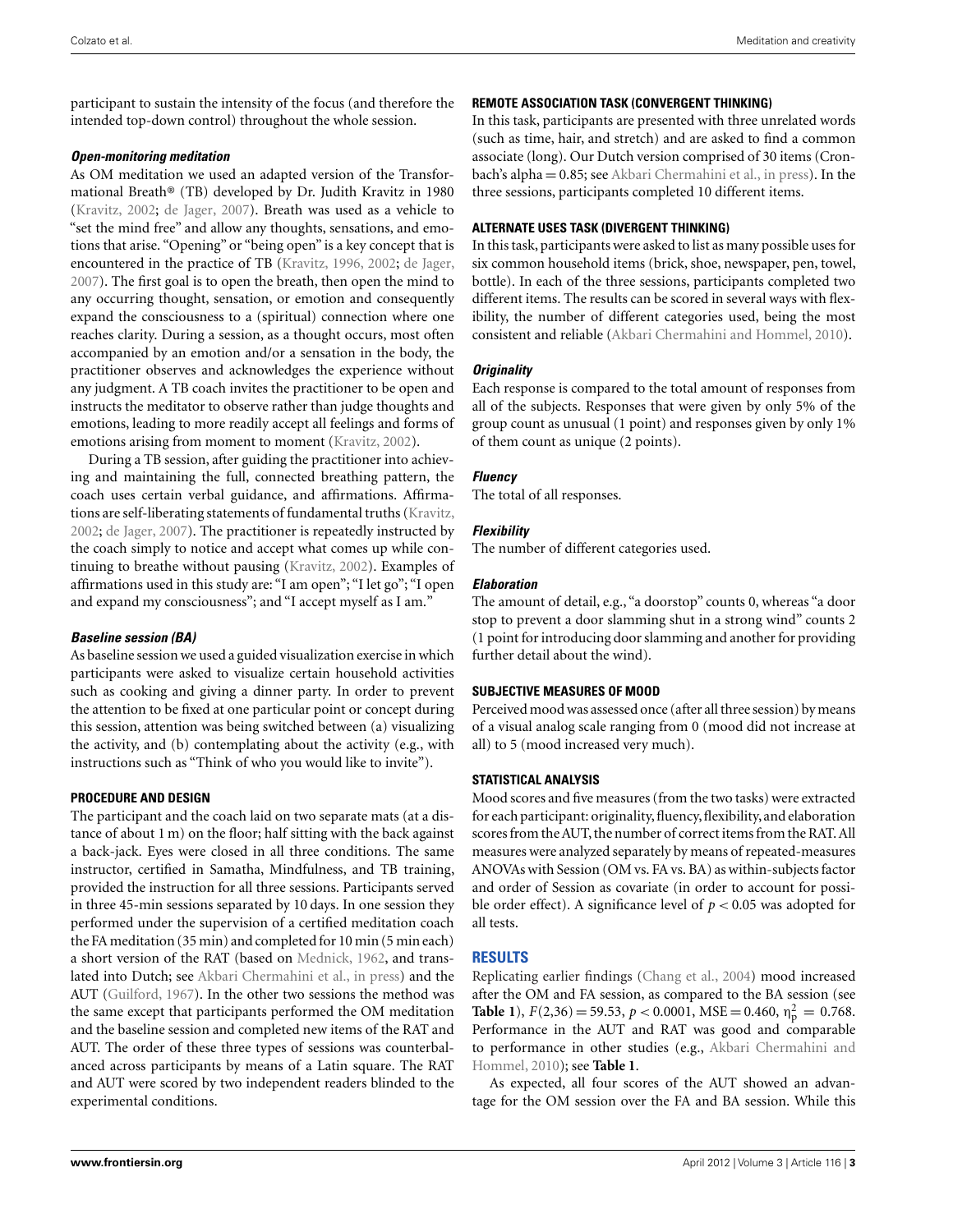<span id="page-3-0"></span>**Table 1 | Means and SD for originality, fluency, flexibility, and elaboration scores from the Alternate Uses Task (AUT), the number of correct items from the Remote Associates Task (RAT), and perceived mood ratings as a function of focused-attention training, Open-Monitoring training, and Baseline.**

**Session Focused-attention Open-monitoring Baseline** AUT Elaboration 0.1 (0.5) 0.4 (1.1) 0.1 (0.3) Fluency\* 19.3 (7.0) 24.4 (7.3) 17.3 (5.2) Flexibility\* 5.4 (2.7) 7.7 (4.4) 3.5 (2.8) Originality\* 0.8 (1.1) 2.0 (2.1) 0.4 (0.6) RAT 3.7 (1.5) 3.5 (1.8) 3.1 (1.4) Mood\* 4.3 (0.1) 4.4 (02) 2.3 (0.1)

 $*p$  < 0.05 (significant group difference).

advantage was reliable for flexibility,  $F(2,36) = 10.34$ ,  $p < 0.0001$ ,  $MSE = 7.963$ ,  $\eta_p^2 = 0.365$ , fluency,  $F(2,36) = 8.88$ ,  $p < 0.001$ ,  $MSE = 29.195$ ,  $\eta_p^2 = 0.330$ , and originality,  $F(2,36) = 8.46$ ,  $p < 0.001$ , MSE = 1.726,  $\eta_p^2 = 0.320$ , it did not reach significance for elaboration,  $F(2,36) = 1.47$ ,  $p = 0.24$ , MSE = 0.514,  $n_{\rm p}^2 = 0.075$ , see **Table 1**.

*Post hoc* multiple comparisons tests revealed that during OM session practitioners showed greater flexibility, fluency and originality than in the BA session ( $p = 0.001$ ;  $p = 0.001$ ;  $p = 0.02$ ) and the FA session ( $p = 0.023$ ;  $p = 0.005$ ;  $p = 0.024$ ), respectively.

No significant interaction of order of session on the four scores of the AUT was found,  $F < 1$ .

In the RAT task participants did not report better (or worse) performance in the FA session than the OM and BA session,  $F < 1$ , see**Table 1**.As in the case of theAUT task, no significant interaction of order of session on mean go RT was found, *F* < 1.

#### **DISCUSSION**

The aim of our study to evaluate the possibility that different types of meditation (OM vs. FA) induce or bias people toward particular cognitive-control states. OM meditation was assumed to induce a relatively "distributed" cognitive-control state that is characterized by weak top-down biasing of information processing and weak local competition among alternative thoughts, while FA meditation was assumed to induce a relatively focused cognitive-control state characterized by strong top-down control and strong local competition. If so, OM meditation practice would be expected to facilitate divergent thinking, as assessed by the AUT, but not convergent thinking. And this is exactly what the data show: individuals excel in the AUT task after the OM meditation.

Our second prediction was that FA meditation practice should facilitate convergent thinking, as assessed by the RAT, but not divergent thinking. Even though RAT performance was best after FA meditation, this increase was far from significant. However, the mood scores show that both types of meditation practice elevated mood in comparable ways. Given that elevated mood facilitates divergent, rather than convergent thinking and may even interfere with the latter [\(Akbari Chermahini and Hommel, in press](#page-4-0)), it is possible that meditation practice affected convergent thinking in two opposite ways: the focused character of the meditation might have improved convergent thinking performance while the

relaxing aspect of the procedure might have hampered it. However, at this point this is still a speculation that calls for further research, perhaps using more extended practice.

Our hypotheses are motivated by the idea that particular types of meditation might establish or prime a particular cognitivecontrol state, which then primes or interferes with the control states needed to perform a convergent- or divergent-thinking task. A different, but not necessarily incompatible interpretation might be considered in terms of transfer-appropriate practice. For instance, it might be that practicing a particular type of meditation is associated with the acquisition or practice of particular cognitive operations, which are useful for particular thinking task but not others. Whether one considers this interpretation as different from our control state interpretation depends on how one conceives of what is a control state and what is a cognitive operation. From a functional viewpoint, one might argue that a control interpretation locates the effect at a different processing level than operation learning – with the latter representing particular information transformation rules but the former the implementation of these rules. From a neural perspective, however, the difference between the interchanges may be negligible: if one considers a control state nothing but the current wiring and activation pattern of the neural network, it is evident that different wirings and activation patterns will lead to different kinds of information transformation. In other words, the differentiation between control states and the rules these states imply may make more conceptual than neural sense.

Given that our participants were practitioners of both FA and OM meditation, we considered a within-subject the most appropriate option. However, it needs to be mentioned that this design choice has the drawback that we cannot entirely exclude that self-selection and demand characteristics have biased our results. Future studies might include an originally naive control group prac[ticing FA or OM meditation for some time, similarly to](#page-4-0) Lutz et al. [\(2004](#page-4-0)), which would allow testing whether self-selected practitioners differ systematically from "experimental" practitioners. Moreover, it seems important to replicate our results using other types of OM meditation than Mindfulness and FA meditation, such as the traditional Samatha. It would also be interesting to explore possible commonalities with other more or less ritual practices with and without religious backgrounds. In previous studies we have found that religious belief systems, like Calvinism, Catholicism, and Judaism, affect cognitive-control parameters in rather specific ways [\(Hommel and Colzato](#page-4-0), [2010](#page-4-0)). In particular, practicing a particular religion seems to bias the preferred values of cognitive-control parameters toward a range that is likely to generate behavior that is approved by one's social environment [\(Colzato et al., 2008](#page-4-0), [2010a\)](#page-4-0). Similar findings were obtained with non-religious factors like sexual orientation [\(Colzato et al.,](#page-4-0) [2010b](#page-4-0)), which suggests that it is not religion *per se* but the selective reward of particular behavioral outcomes – and of the cognitivecontrol parameters producing these outcomes – that matter. From that perspective, mediation may be seen as one of many cultural practices that systematically shape the way people control their cognitive processes.

In any case, at least for divergent thinking we were able to show that meditation has a specific impact. This suggests that not all types of meditation have the same effect, which